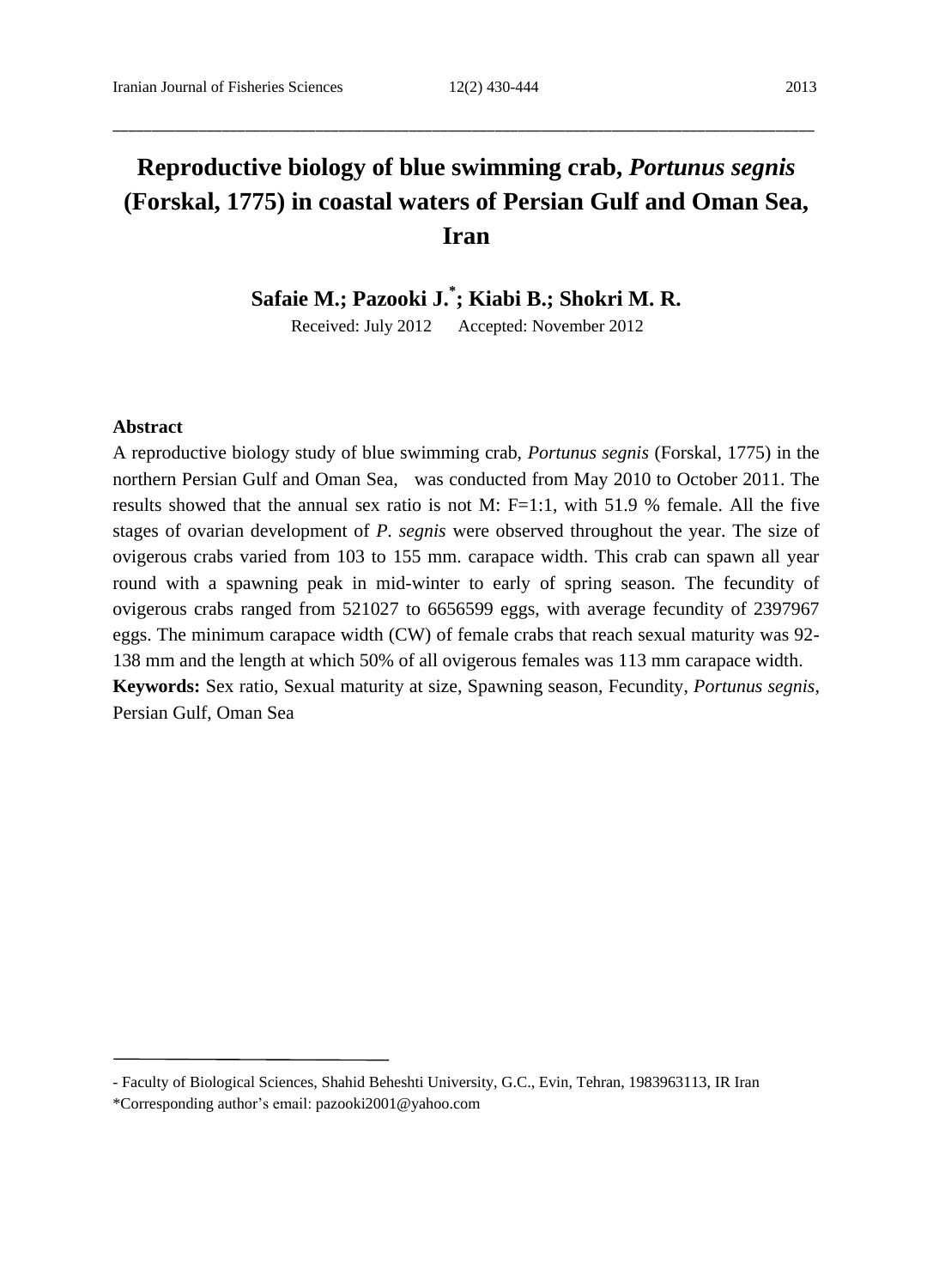# **Introduction**

Decapods crustacean form a major component of commercial fisheries in the Indo-Pacific region. The crab fishery is dominated by a few members of a single family, the Portunidae. They include four species of mud crab (genus *Scylla* De Haan, 1833), the blue swimming crab [*Portunus pelagicus* (Linnaeus, 1758)] and the gazami crab [*P. trituberculatus* (Miers, 1876)] (Lai et al., 2010).

Blue swimming crab is one of the economically important species that inhabit a wide range of inshore and continental shelf areas, including sandy, muddy and sea grass habitats, from the intertidal zone to at least 50 m depth. The blue swimming crab is found in near-shore and estuarine waters throughout the Indo-Pacific. Because of its good flavor, blue swimming crab is in high demand in the market (Sudtongkong, 2006).

Different groups of decapods crustacean exist in the Persian Gulf and Oman Sea which are caught during shrimp catch season. Portunid crabs, especially *Portonus segnis*, are the most commercially important of all true crabs in coastal waters of Hormozgan province. In earlier studies, the blue swimming crab in the northern Persian Gulf was incorrectly identified as *Portunus pelagicus* (Kamrani *et al.*, 2010). Further investigations by Lai et al. (2010) showed that *Portunus segnis* is confined to the western Indian Ocean from Pakistan to South Africa. The results of present study mirrored the result by Lai

et al. (2010) indicating that the blue swimming crab in the study area in the northern Persian Gulf is *P. segnis*.

Distributions of this species also extend from West Indian Ocean; West of Indian sub-continent, Pakistan, Persian Gulf, Red Sea, Mediterranean Sea, East coast of Africa(Lai et al., 2010).

The study of reproductive biology for specially spawning season and fecundity is important to have a full understanding of the population dynamics. Basic information related to population dynamics and biology of *P. segnis* is vital for policy makers and managers to establish regulation measures to conserve the population. Therefore, a study of reproductive biology of *P. segnis* can benefit the management of blue crab population in this area as well as in others.

In this paper sex ratio of males and females, gonad development, spawning season, size of females at sexual maturity and size at 50% maturity of ovigerous female and fecundity are presented for *P. segnis.*

## **Materials and methods**

The study area extends from  $26° 25'$  E to 27° 07′ E and 57°29′ N to 56°06′ N, and samples were collected using shrimp bottom trawl with 20mm mesh size in cod end, which was stratified into three strata of 2–5, 5–10, and 10–20 m (Fig. 1). Samples were collected monthly from May 2010 to October 2011.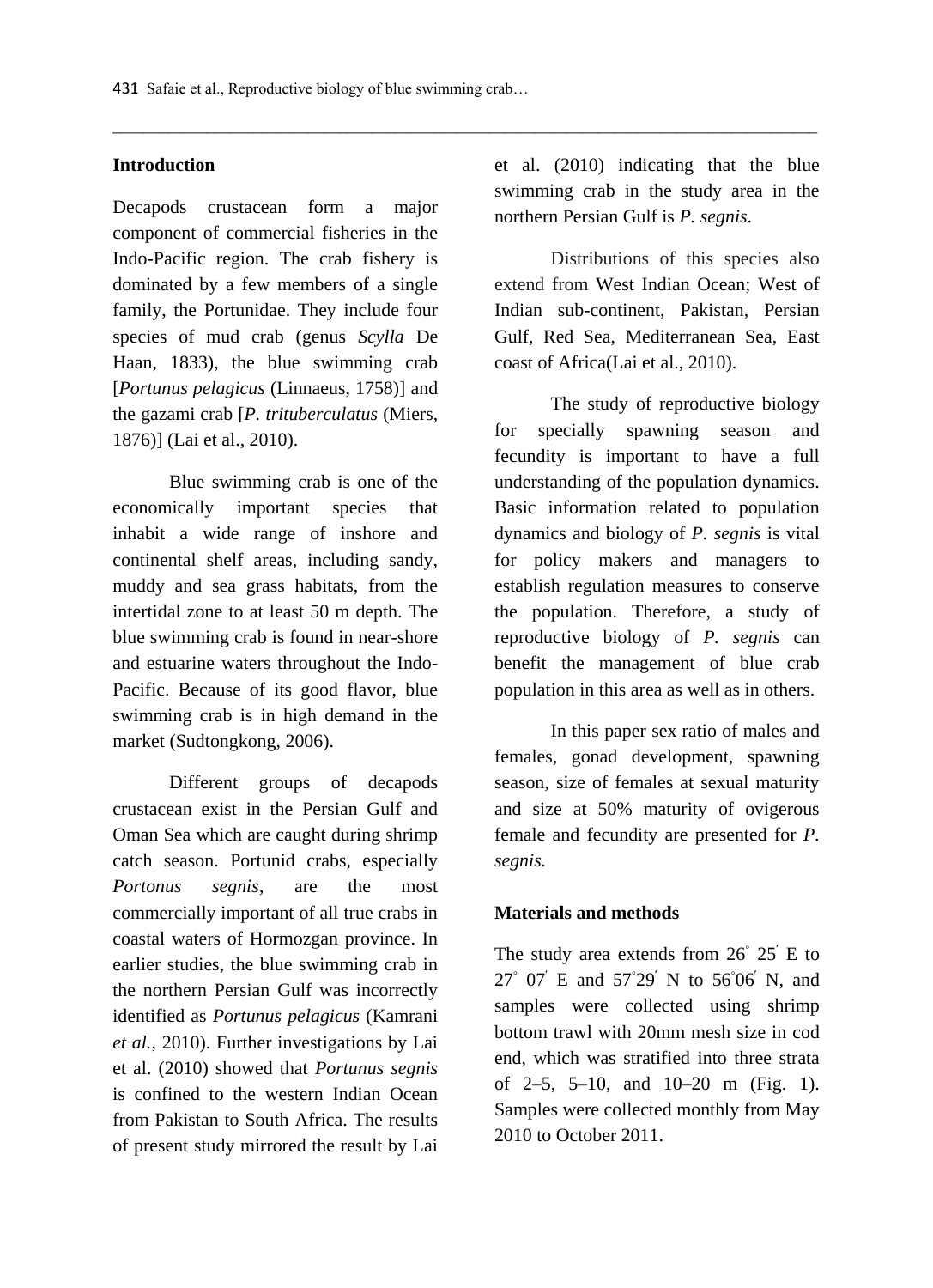A total of 3746 male and 4056 female samples of this species were collected and preserved in a deep freezer until further analysis. Each crab was measured and recorded for its carapace width, body weight and sex determination. The carapace width (CW) was measured to the

nearest mm across the tips of the epibranchial spines, and individual wet weights of the crabs were recorded to the nearest g. The number and carapace width (CW) of ovigerous females (Figure 2) were also examined and recorded.



**Figure 1: Locations of sampling sites for** *Portunus segnis* **in the Persian Gulf and Oman Sea**

The determination of reproductive biology of Blue swimming crab in Persian Gulf and Oman Sea was divided into 4 major parts described as follows.

## *Sex-Ratio*

In this research, sex ratio analysis was carried out by monthly data sets of the total number of male and female crabs. Chi-square  $(X^2)$  statistical was performed to test the difference between ratios in both sexes.

*Gonad Development and Spawning Season* Each of 1296 sampled females was measured for its biometric data. After opening its carapace for observation of the maturity stages of the ovaries, the maturity stages of ovaries were grouped into four main classes following the procedure adopted by Kumar et al. (2000).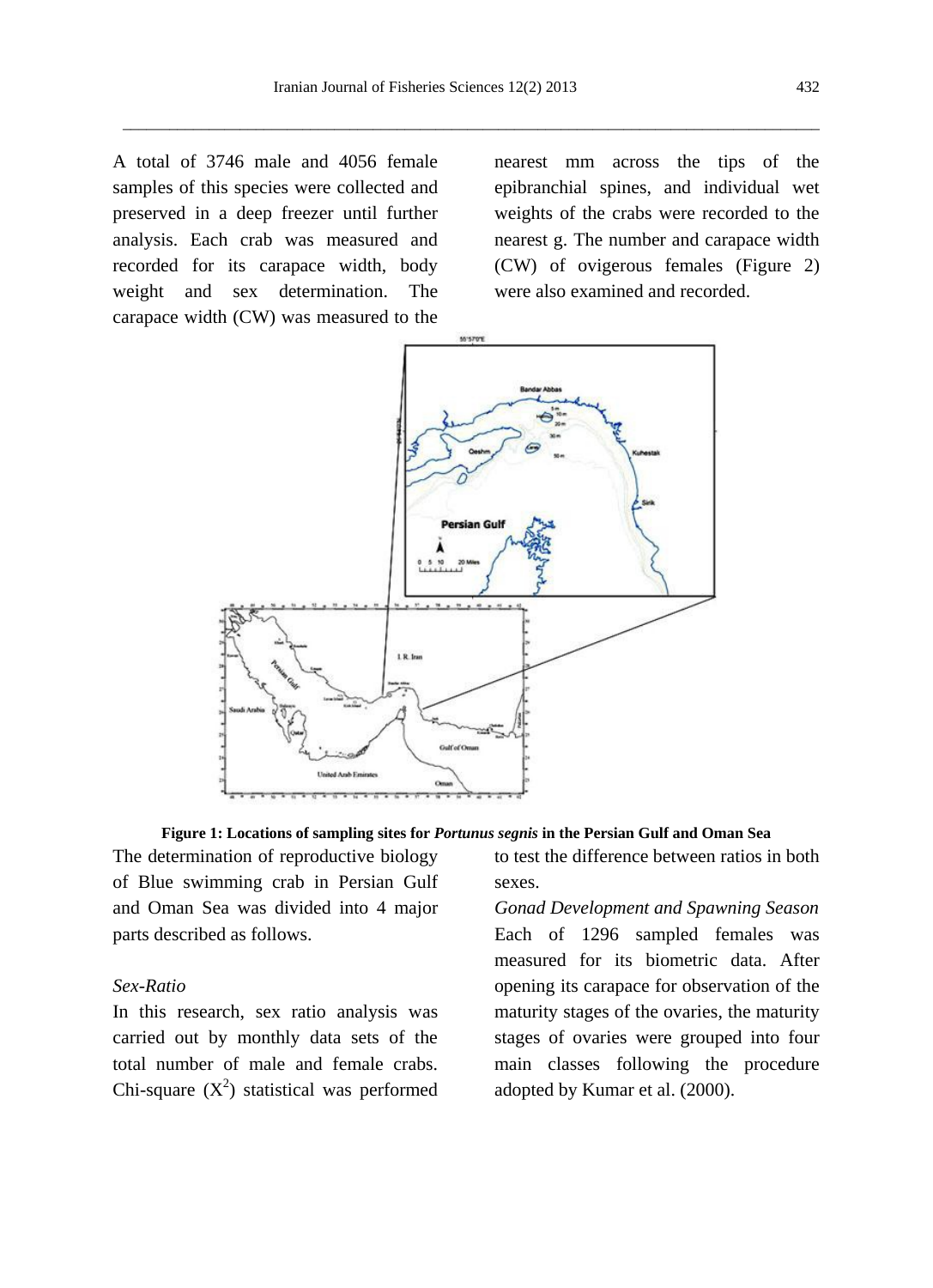433 Safaie et al., Reproductive biology of blue swimming crab…



**Figure 2: Ovigerous** *P. segnis* **collected from Persian Gulf and Oman Sea**

Ovarian development was classified by size and color of the ovary as follows:

Stage 1– Gonad immature, ovary very thin and transparent (colorless).

Stage 2– Early gonad maturing, ovary changed color to creamy, but not extending into hepatic region.

Stage 3–Gonad maturing, ovary became enlarge and changed color to yellow, extending some 1/3-1/4 of the hepatic region.

Stage 4– Gonad mature, the ovary covered most part of hepatic region, and turned orange or reddish orange.

Stage 5- Females carrying eggs (Ovigerous female).

Spawning season of this species was found from the percentage of ovary stage 4 and ovigerous females in each month.

*Size at First Sexual Maturity and Lm50%* Examination of size at first sexual maturity of the female *P. segnis* were conducted

using the minimum size class data of 603 ovigerous female crabs sampled from Persian Gulf and Oman Sea.

 The mean length at first reproduction or mean length at sexual maturity (Lm) may be defined as the length at which 50% of all individuals are sexually matured. e.g. as the length at which 50% of all females in stock of crabs are ovigerous, or the length at which 50% of all female crabs have ovaries in an advanced stage of development. The  $Lm<sub>50</sub>$ % was estimated by using following formula (King, 1995) and least square method (Solver Tools in Microsoft Excel ver. 2007):

 $P = L/[1 + exp(-r_m(L-L_{m50}))]$ 

Were,  $r_m$  is the slope of curve,  $L_m$  is the mean carapace width (mm) at sexual maturity, L is mean carapace width (mm) and P is probability of presence mature crabs.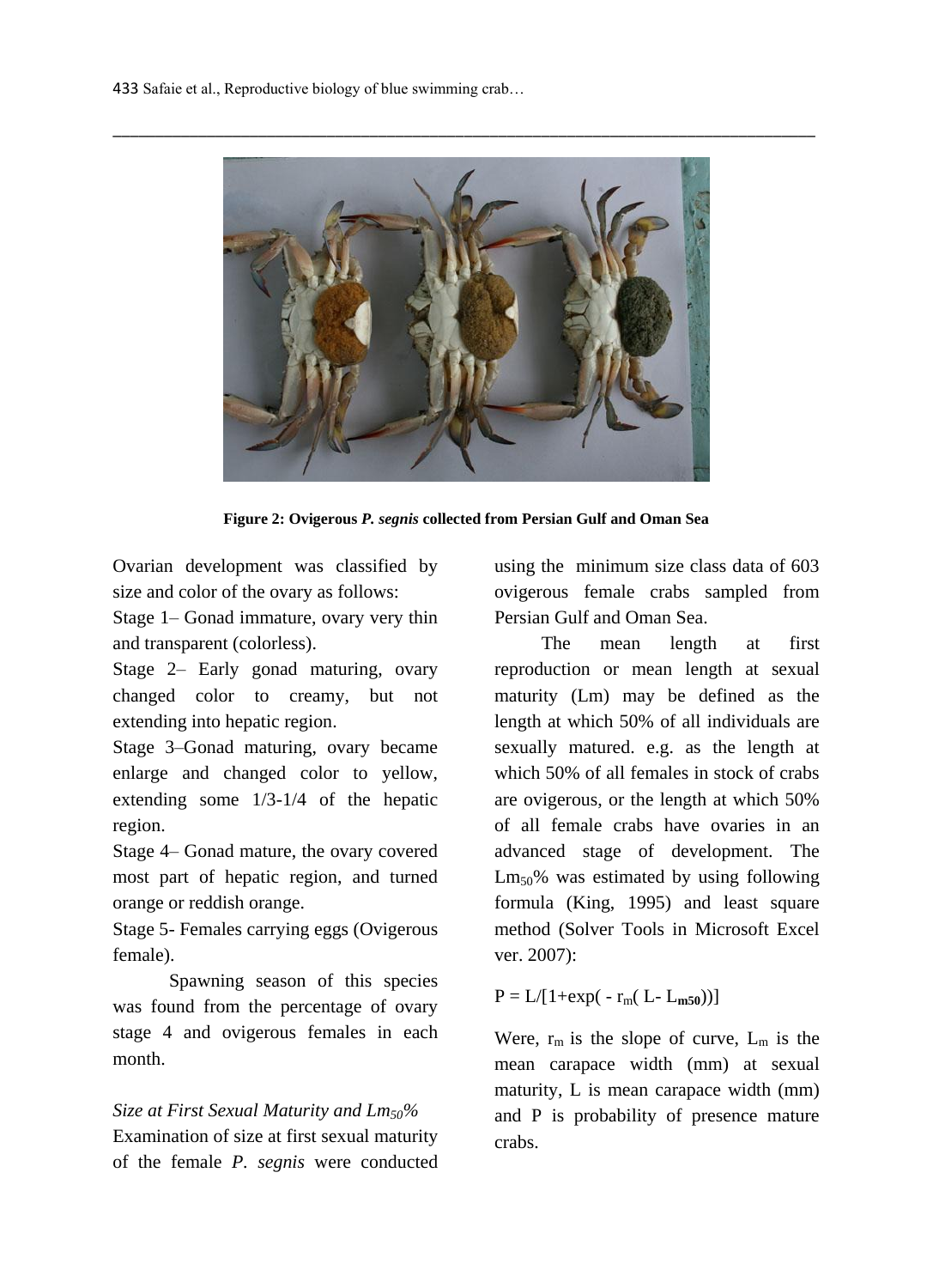# *Fecundity*

Fecundity is calculated as the number of eggs carried externally by the female (Kumar et al., 2000).

In this study, 62 ovigerous females covering a wide size range were sampled by bottom trawl.

Carapace width of each ovigerous female was measured and the eggs of each ovigerous female were weighed to the nearest 0.001 g. At least 5 % of total egg weight was sub-sampled and counted under a stereo microscope. These data were then used to estimate the total number of eggs of each female. The relationship between fecundity (F) and carapace width (CW) was analyzed by using the equation:

## *Fj*= *a+ b CWj*

Were, *b* is the slope of curve, *a* is constant number, *CW* is carapace width (mm) and *F* is fecundity.

#### **Results**

## *Sex ratio*

The overall sex-ratio between male and female *P. segnis* caught from Persian Gulf and Oman Sea throughout the year is not 1:1, with a ratio of 51.9% females. Also, a Chi-square  $(X^2)$  test indicated that the overall sex-ratio was significantly different from the expected 1:1 ratio  $(P< 0.05)$ (Table 1, Figure 3).

| Year         | Date       | Total(Obs.) |               |              | <b>Sex Ratio</b> |        |                  |
|--------------|------------|-------------|---------------|--------------|------------------|--------|------------------|
|              |            | <b>Male</b> | <b>Female</b> | <b>Total</b> | <b>Male</b>      | Female | $X^2(p_{value})$ |
| 2010         | May        | 41          | 22            | 63           | 1                | 0.54   | 0.02             |
|              | June       | 69          | 63            | 132          | 1                | 0.91   | 0.60             |
|              | July       | 82          | 102           | 184          | 1                | 1.24   | 0.14             |
|              | Aug        | 90          | 87            | 177          | $\mathbf{1}$     | 0.97   | 0.82             |
|              | Sept       | 178         | 116           | 294          | 1                | 0.65   | 0.00             |
|              | Oct        | 62          | 85            | 147          | $\mathbf{1}$     | 1.37   | 0.06             |
|              | <b>Nov</b> | 13          | 24            | 37           | 1                | 1.85   | 0.07             |
|              | Dec        | 137         | 107           | 244          | $\mathbf{1}$     | 0.78   | 0.05             |
| 2011         | Jan        | 64          | 90            | 154          | 1                | 1.41   | 0.04             |
|              | Feb        | 53          | 90            | 143          | 1                | 1.70   | 0.00             |
|              | Mar        | 27          | 56            | 83           | $\mathbf{1}$     | 2.07   | $0.00\,$         |
|              | Apr        | 302         | 318           | 620          | 1                | 1.05   | 0.52             |
|              | May        | 109         | 131           | 240          | $\mathbf{1}$     | 1.20   | 0.16             |
|              | June       | 237         | 487           | 724          | 1                | 2.05   | $0.00\,$         |
|              | July       | 654         | 703           | 1357         | 1                | 1.07   | 0.18             |
|              | Aug        | 596         | 645           | 1241         | $\mathbf{1}$     | 1.08   | 0.16             |
|              | Sept       | 1002        | 883           | 1885         | 1                | 0.88   | 0.01             |
|              | Oct        | 30          | 47            | 77           | 1                | 1.57   | 0.05             |
| <b>Total</b> |            | 3746        | 4056          | 7802         | 1                | 1.08   | $0.00\,$         |

| Table 1: Sex–ratio between male and female of <i>P. segnis</i> collected from Persian Gulf and  Oman Sea |  |  |
|----------------------------------------------------------------------------------------------------------|--|--|
|----------------------------------------------------------------------------------------------------------|--|--|

*Gonad Development and Ovigerous Female*

All the five stages of ovarian development of *P. segnis* were observed throughout the year in this Study (Fig. 4). The number of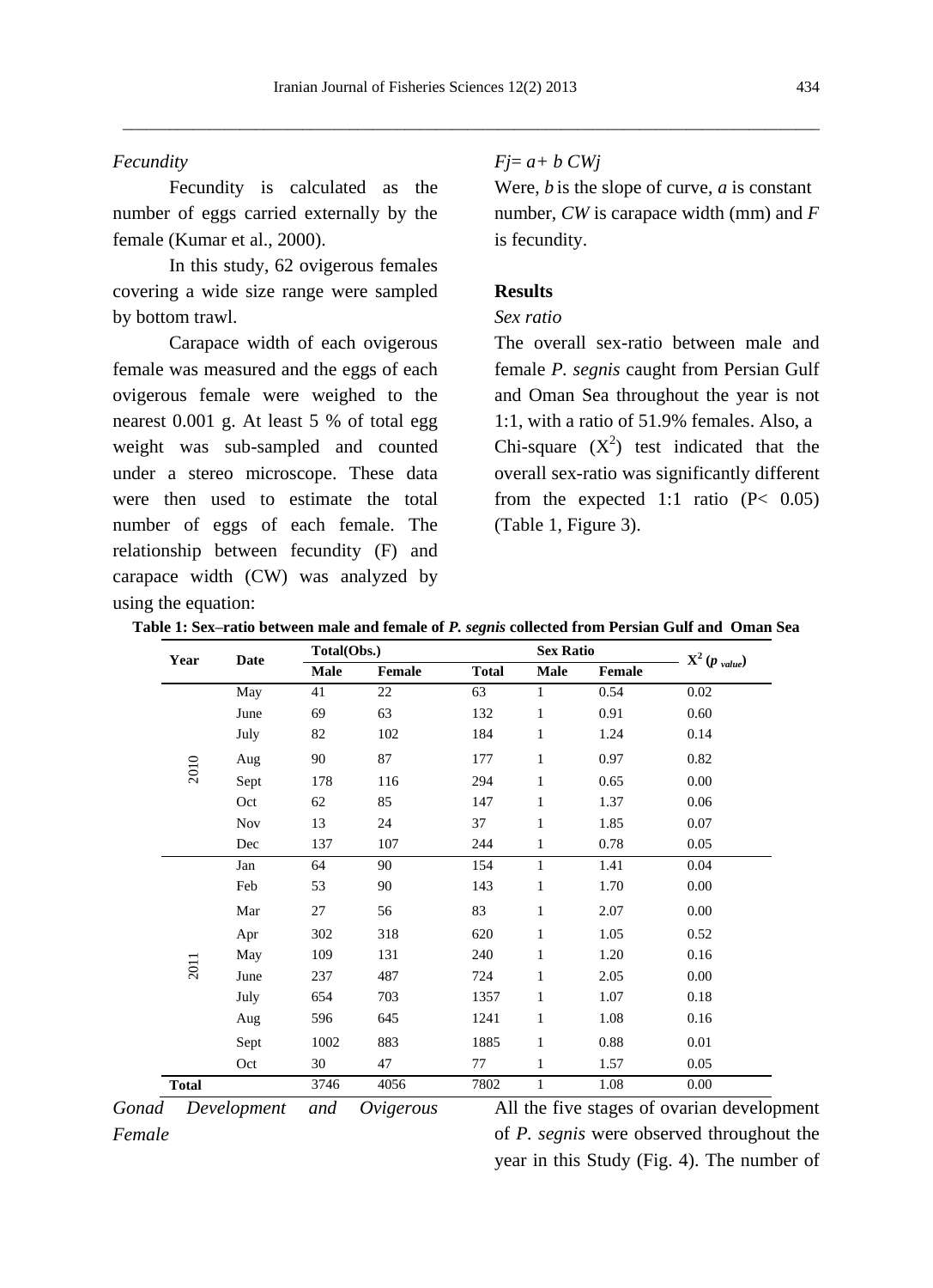ovaries in stage 1 of development was higher during July (53.9 -64.2%) and August (55.2 – 69.8 %). January to April had very low percentages in that stage. Maturity stage 2 occurred in high percentages except July, August and September in 2011 (2.9, 2.6 and 3.7 %,

respectively). While, maturity stage 3 occurred in low percentages except in June 2010 (29.0 %). The highest percentage of crabs in maturity stage 4 was observed from February to June in 2011. Ovigerous females (stage 5) were present in the samples throughout the year.



\_\_\_\_\_\_\_\_\_\_\_\_\_\_\_\_\_\_\_\_\_\_\_\_\_\_\_\_\_\_\_\_\_\_\_\_\_\_\_\_\_\_\_\_\_\_\_\_\_\_\_\_\_\_\_\_\_\_\_\_\_\_\_\_\_\_\_\_\_\_\_\_\_\_\_\_\_\_\_\_\_\_

**Figure 3: Sex–ratio between male and female of** *P.segnis* **from Persian Gulf and Oman Sea**

The ovigerous females were present in the samples throughout the year, but the highest proportion of ovigerous females caught were in October and September in 2010 and 2011 respectively, with 55.3 %

(for 2010) and 45.1 % (for 2011) of female catches. By contrast, the proportion of ovigerous was lowest in August for both year, with 21.8 % (for 2010) and 7.1 % (for 2011) of female catches.



**Figure 4: All maturity stages of female** *P. segnis* **sampled from Persian Gulf and Oman Sea**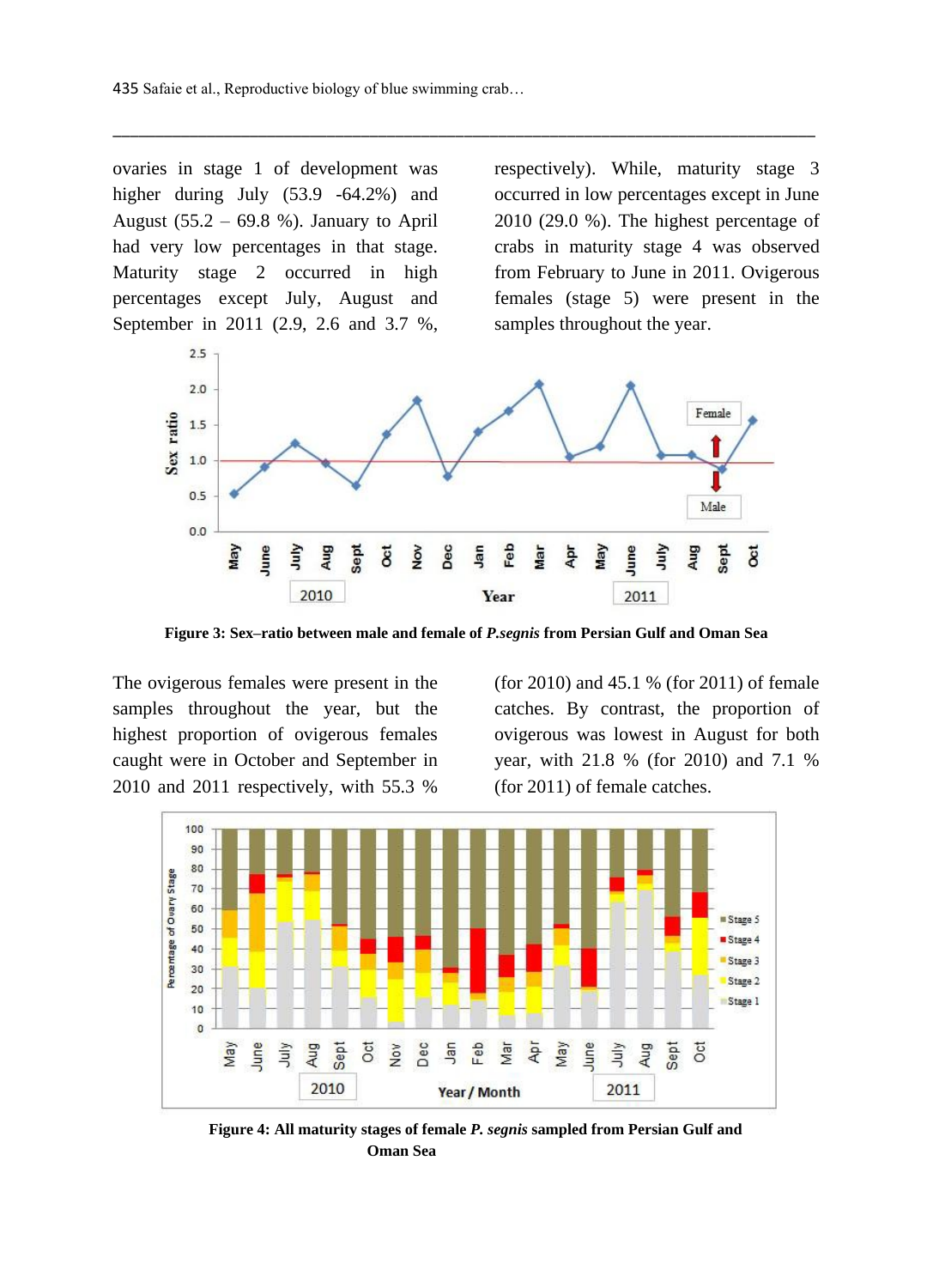The percentage by month of gonad development and ovigerous female *P. segnis* were plotted (Figure 5) that indicating mature females were actively breeding throughout the 2010 to 2011.

Concerning, the percentages of crabs in maturity stage 4 and 5 from January to April (from mid-winter to early of spring) were highest.



**Figure 5: The relative abundance of ovigerous crabs sampled monthly from Persian Gulf and Oman Sea**

*Size at First Sexual Maturity and LM50%*

Size at first sexual maturity of female *P. segnis was* defined using the minimum size class data of ovigerous females. In this study, the carapace width of mature females ranged from 92-165 mm, with average size of mature females at 123.6±

15.7 mm carapace width (Table 2.). Figure 6 shows a logistic curve fitted the estimation of length at which 50 percent of female crabs are in stages 4 and 5,in which mean C.W. at sexual maturity is 113 mm.



**Figure 6: A logistic curve for estimation Lm50% of** *P. segnis* **from Persian Gulf and Oman Sea**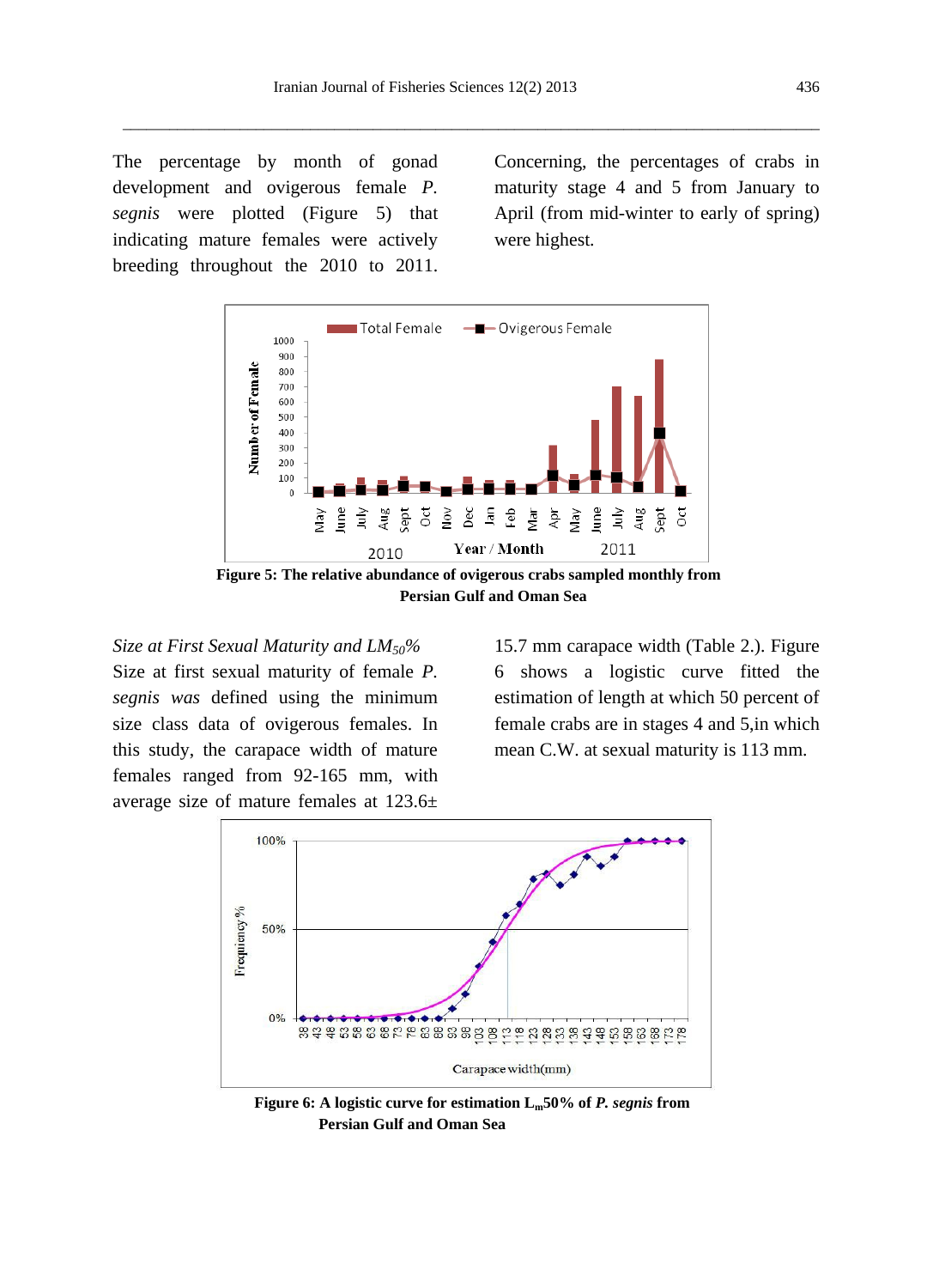| Year        | <b>Month</b> | Carapace width range (mm) of<br>ovigerous female |  |  |
|-------------|--------------|--------------------------------------------------|--|--|
|             | May          | $120 - 160$                                      |  |  |
|             | June         | $93 - 160$                                       |  |  |
|             | July         | $92 - 142$                                       |  |  |
|             | Aug          | $110 - 140$                                      |  |  |
| 2010        | Sept         | $100 - 156$                                      |  |  |
|             | Oct          | $107 - 145$                                      |  |  |
|             | Nov          | $122 - 131$                                      |  |  |
|             | Dec          | 117-157                                          |  |  |
|             | Jan          | $138 - 151$                                      |  |  |
|             | Feb          | 130-159                                          |  |  |
|             | Mar          | $122 - 165$                                      |  |  |
|             | Apr          | $95 - 163$                                       |  |  |
|             | May          | $97 - 135$                                       |  |  |
| <b>2011</b> | June         | $94 - 141$                                       |  |  |
|             | July         | $105 - 153$                                      |  |  |
|             | Aug          | $100 - 138$                                      |  |  |
|             | Sept         | $105 - 152$                                      |  |  |
|             | Oct          | $103 - 132$                                      |  |  |

**Table 2: Carapace width range of ovigerous female**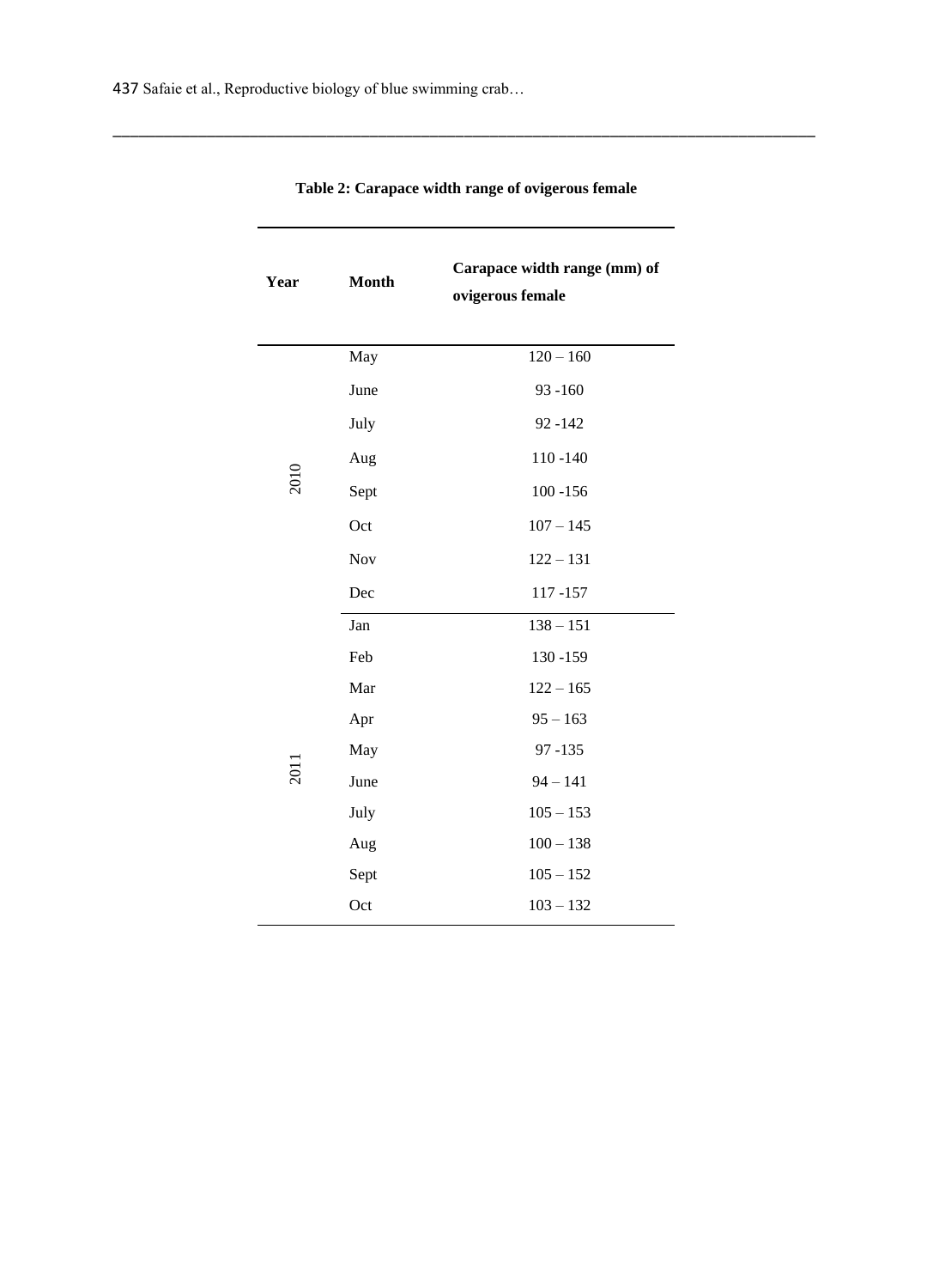## *Fecundity*

Determination of fecundity of the female *P. segnis* from Persian Gulf and Oman Sea showed that each female with carapace

width ranging between 103 to 155 mm can produce 521027 to 6656599 eggs. Mean fecundity of *P. segnis* in this study was 2397 967±1326721 eggs (Table 3, Fig. 7).



**Figure 7: Relationship between carapace width and fecundity of** *P. segnis*

| <b>Ovigerous female</b>               | <b>Number</b> | Egg color       | Range             | Average $\pm$ S.D.   |
|---------------------------------------|---------------|-----------------|-------------------|----------------------|
| Carapace width(mm)                    |               |                 | $103 - 155$       | $123.7 \pm 13.7$     |
| 28<br>Egg number<br>Egg Diameter(wet) |               | Yellow          | 868242 - 5429437  | $2116518 \pm 117631$ |
|                                       |               |                 | $26 - 32$         | $30 \pm 2$           |
| Egg Diameter(dry)                     |               |                 | $18 - 22$         | $19 \pm 1$           |
| Carapace width(mm)                    |               |                 | $103 - 147$       | $126.9 \pm 13.6$     |
| 16<br>Egg number                      |               |                 | 1016935 - 4652311 | $2410908 \pm 994431$ |
| Egg Diameter(wet)                     |               | $Yellow - grey$ | $26 - 32$         | $30 \pm 2$           |
| Egg Diameter(dry)                     |               |                 | $14 - 22$         | $18 \pm 2$           |
| Carapace width(mm)                    |               |                 | $107 - 150$       | $126.8 \pm 12.4$     |
| Egg number                            | 18            | Grey            | 521027 - 6656598  | $2752298 \pm 167641$ |
| Egg Diameter(wet)                     |               |                 | $26 - 33$         | $31 \pm 2$           |
| Egg Diameter $(dry)$                  |               |                 | $15 - 21$         | $19 \pm 1$           |

**Table 3: Fecundity in female** *P. segnis* **from Persian Gulf and Oman Sea** 

#### **Discussion**

The difference from the expected 1:1 ratio between male and female of *P. segnis* may result from its behavior and migration. Mature *P. pelagicus* display differences in habitat preferences for male and female crabs (Weng, 1992). Generally, females leave inshore estuarine areas and move offshore to spawn. Meagher mentioned this migration is thought to be necessary for the survival of the larvae due to lowered oxygen levels and lack of suitable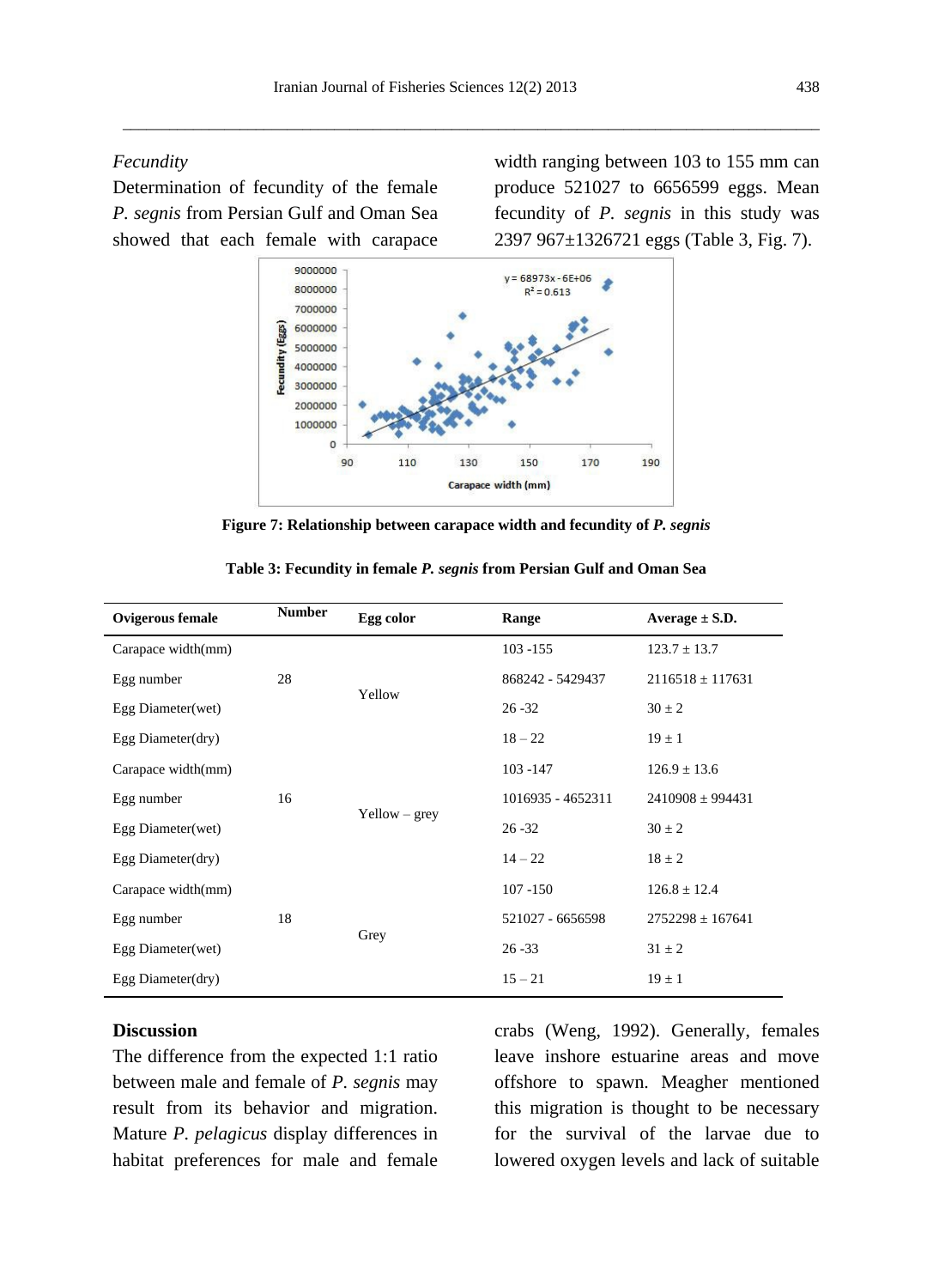food in estuaries (Sudtongkong, 2006). Potter et al. (1983) revealed that female *P. pelagicus* are more abundant in shallow areas, particularly on the tops of sandbanks.

Females are known to require sandy substrate for successful egg extrusion and attachment to the pleopods (Kangas, 2000). It is likely that migration of mature females onto sandbanks for egg extrusion was at least partially responsible for the variation of sex ratio which was most noticeable immediately prior to the spawning season (Sumpton et al., 1994). Also changes in feeding behavior can also reduce the attractiveness of commercial pots to female crabs during the spawning period (Xiao and Kumar, 2004).

The unequal sex ratio can be attributed to the effects of fishing gear. The Hormozgan fishers use a variety of gears, shrimp bottom trawl, bottom set gillnet, fish traps and stake-nets for crab fishing. Gillnet usually operates in the deeper area, while trawl performs in the shallow waters. Differences in types and methods of fishing gear may influence the sex ratio in the catch. Many articles presented the effect of fishing gear on the dissimilar sex-ratio of this species. Kangas (2000) proposed that the effect of fishing gear resulted in the differential in sex ratio. For instance, the set nets method could capture more males than females of *P. pelagicus* in the Bunbury region. Crabs catches by crab pots in the Leschenaultia Estuary showed a higher proportion of males, with a sex ratio of 3.8: 1.0, while those in Koombana Bay were in the ratio 1.7:1.0 (Kangas, 2000). This result is similar to the sex ratio in *P. pelagicus* Xiao and Kumar (2004) from South Australia; likewise, other papers do not specify the sex ratio in *P. pelagicus* in different countries: Sudtongkong (2006) from southern Thailand; Dineshbabu et al. (2008) from South Karanataka coast, India.

All the five stages of ovarian development of *P. segnis* were observed throughout the 2010 and 2011 years (Fig. 4). This result is similar to the finding of Kumar et al*.* (2000) in South Australia waters and Sudtongkong (2006) in Southern Thailand who observed *P. pelagicus* to have all stages of ovarian development all year round. In tropical regions, *P. pelagicus* breeds throughout the year (Batoy et al*.,* 1987), whereas reproduction is restricted to the warmer months in temperate regions (Smith, 1982). Svane and Hooper (2004) reported that the fourth stage of ovarian development of *P. pelagicus* was observed in late October to November in conjunction with rising sea water temperature.

The ovigerous females *P. segnis*  were present in the samples throughout the year. Also maturity stages 4 and 5 occurred throughout the year. This finding is similar to research conducted in Australia (Penn, 1977; Smith, 1982) and Sudtongkong (2006) in Southern Thailand. De Lestang et al. (2003) stated that the development of ovarian and egg in *P. pelagicus* are controlled by water temperature. In South Australian waters,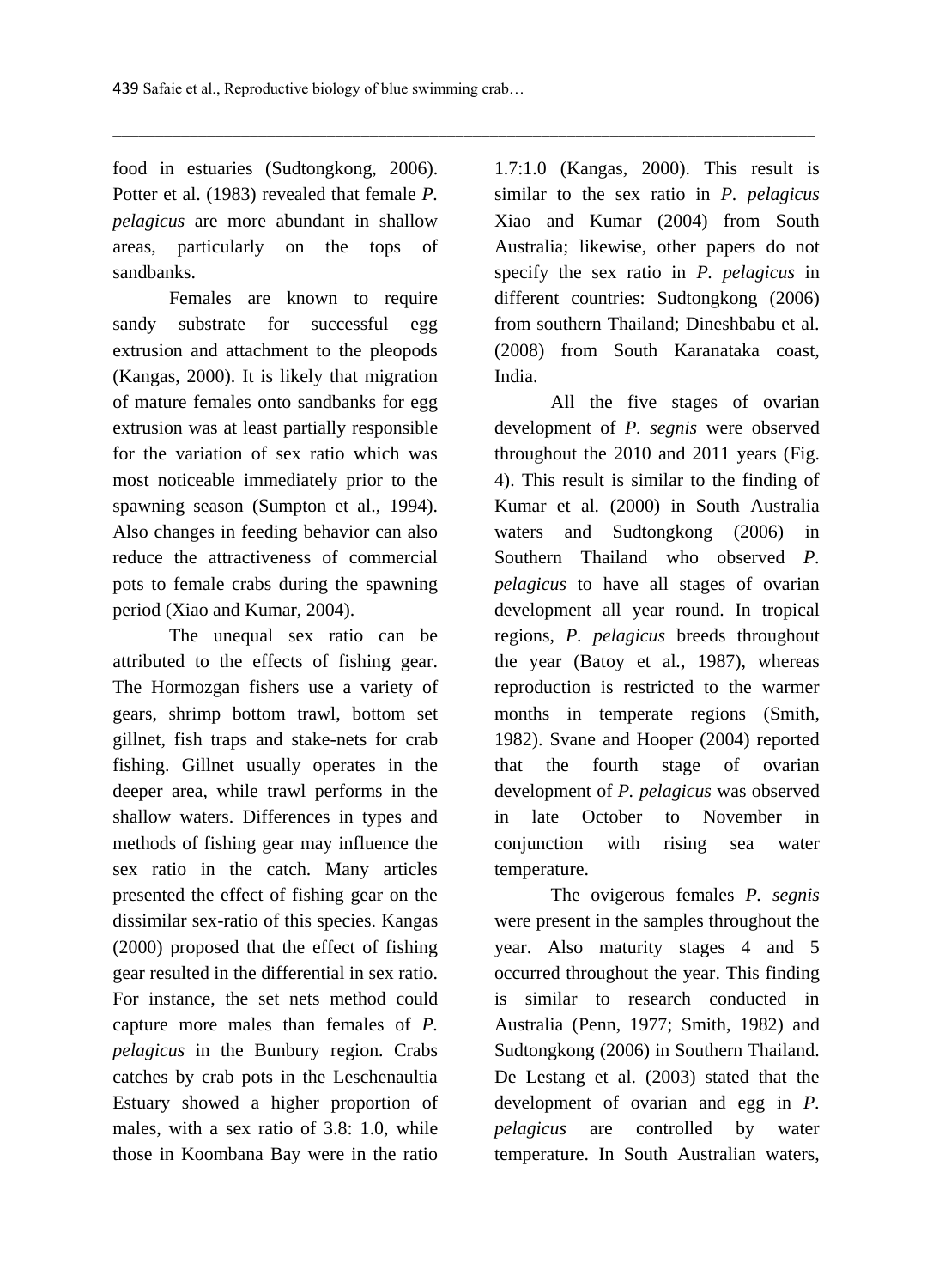berried females of *P. pelagicus* very rarely appear in the commercial catch between April and September, when the temperature is relatively low. The peak period for ovary maturation and spawning starts in October, with peak proportions of berried females occurring in November – December (Clarke and Ryan, 2004). High proportion of ovigerous females in Sikao Bay in Thailand during the early of dry season, December, indicated the influential of water temperature on ovulation and egg development of *P. pelagicus*  (Sudtongkong, 2006).

The percentage by month of gonad development and relative abundance of ovigerous female *P. segnis* were plotted (Figures 4, 5) and showed these crabs were actively breeding throughout the year. Concerning, there were spawning peaks from January to April (from mid-winter to early of spring), when the percentages of crabs in maturity stages 4 and 5 were the highest.

Development of the ovaries in females of *P. pelagicus* in Australia appears to be triggered by rising water temperatures in spring (Svane and Hooper, 2004). Spawning takes place all year in tropical and subtropical waters. Reproduction in temperate regions is restricted to the warmer months (Kangas, 2000). The occurrence all year round of ovigerous female *P. pelagicus* is the same as the spawning cycle of crab population in Australia (Kumar et al., 1999) and Thailand (Sudtongkong, 2006). The spawning season of *P. pelagicus* in India activity occurred during February-March

(Dineshbabu et al., 2008) and in South Australia lasts for 3 to 4 months over the summer/autumn period (Svane and Hooper, 2004). In tropical regions where water temperature is traditionally higher, *P. pelagicus* generally experiences constant reproduction, with peaks occurring in those months with higher temperatures (Potter et al., 1998). Perhaps, increase the water temperature in midwinter to early of spring season in south Iran is the primary environmental factor influencing reproduction. Also salinity is one of important parameter which can influence growth and reproduction of *P. pelagicus.* In tropical, the salinity of shallow coastal areas normally decreases in rainy season, due to the great amount of water runoff. Low salinity condition of the coastal habitat is unsuitable for *P. pelagicus*. In the Peel-Harvey Estuary, Australia, crabs were no longer caught in winter when rainfall reduces the salinity to less than 10**%** (Potter et al., 1983). Meagher noted that *P. pelagicus* prefers salinity levels between 30 and 40 ppt. (Sudtongkong, 2006). Moreover, the crab in larvae stage needs to grow and survive in stable and high salinity conditions.

In this study the minimum carapace width (CW) range of ovigerous female *P. segnis* that reach sexual maturity was 92- 138 mm and the length at which 50% of all females in stock of crabs are ovigerous was 113 mm carapace width.

In South Australia male and female *P. pelagicus* generally reach sexual maturity at a size of 70 to 90 mm in carapace width, when they are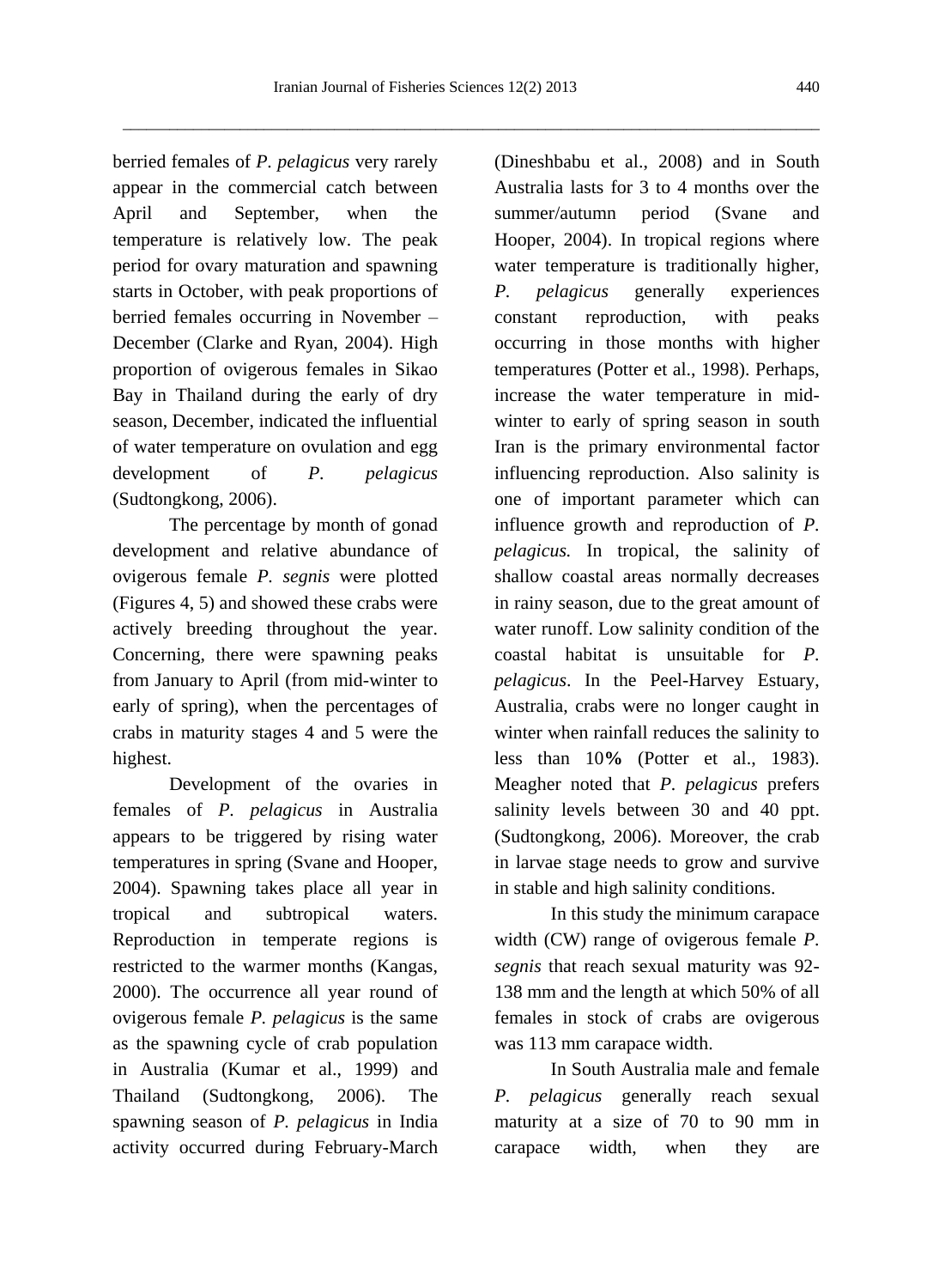approximately one year old (Svane and Hooper, 2004). The size at first maturity varies with latitude or location (Campbell and Fielder, 1986; Sukumaran and Neelakantan, 1996) and within individuals at any location. For example, the minimum carapace width (CW) of female crabs that reach sexual maturity ranged from 61 mm in both the Peel-Harvey Estuary and Shark Bay to 84 mm in the Leschenault Estuary (De Lestang et al., 2003). Clarke and Ryan (2004) stated that about 82 mm CW females in Australia can become sexually mature. In India, males may reach sexual maturity at a CW ranging 85 to 90 mm, and females at 80-90 mm CW (Sukumaran and Neelakantan, 1996). Moreover, the carapace width at which *P. pelagicus* reaches sexual maturity vary depending on growth rate, which is a direct function of temperature. For example, the carapace width at which 50% of both males and females reach sexual maturity in Cockburn Sound, Western Australia is 97mm, in India size at maturity (50%) of female was estimated at 96 mm carapace width (Dineshbabu et al., 2008), while in the Philippines, 50% of females reach sexual maturity at 106 mm carapace width (Sukumaran and Neelakantan, 1997).

Fecundity determination of the female *P. segnis* from Persian Gulf and Oman Sea showed that each female with carapace width ranging between 103 to155 mm can produce 521027 to 6656599 eggs. Mean fecundity of *P. segnis* in this study was 2397967±1326721 eggs (Table 3, Figure 7).

Fecundity estimated in this study for *P. segnis* is more than of *P. pelagicus* in other countries. In Southern Thailand the fecundity of ovigerous crabs was ranged from 27040 to 1725179 eggs, with average of 474,550 eggs (Sudtongkong, 2006); in Indonesia the fecundity of *P. pelagicus* under cultured conditions was ranged from 148897 to 835401 eggs (Arshad et al., 2006); in South Australia Kumar et al. (2000) found that a female *P. pelagicus*  can produce between 650000 to 1760000 eggs per spawning. Whereas, in the west coast of Australia, De Lestang et al.(2003) was found that fecundity of *P. pelagicus* during the spawning season ranged from about 78000 in small crabs (CW=80 mm) to about 1000000 in large crabs (CW=180 mm).

Generally, female *P. pelagicus*  may spawn up to two million eggs per batch, but the number of eggs produced by females varies with the size of the individual as well as between individuals of a similar size (Sudtongkong, 2006).

Kumar et al. (2003) found that the fecundity of female crabs is sizedependent. Fecundity increased by 83.9% with an increase of carapace width from 105 to 125 mm, implying that a single large female could produce as many eggs as two small females.

The analysis of carapace width and fecundity relationship for *P.segnis* in the Persian Gulf and Oman Sea to be  $F=0.063828$ (CW) + 0.06 that indicated the fecundity increase with an increase of carapace width  $(R^2=0.37)$ , as shown in Figure 7. High fecundity was found in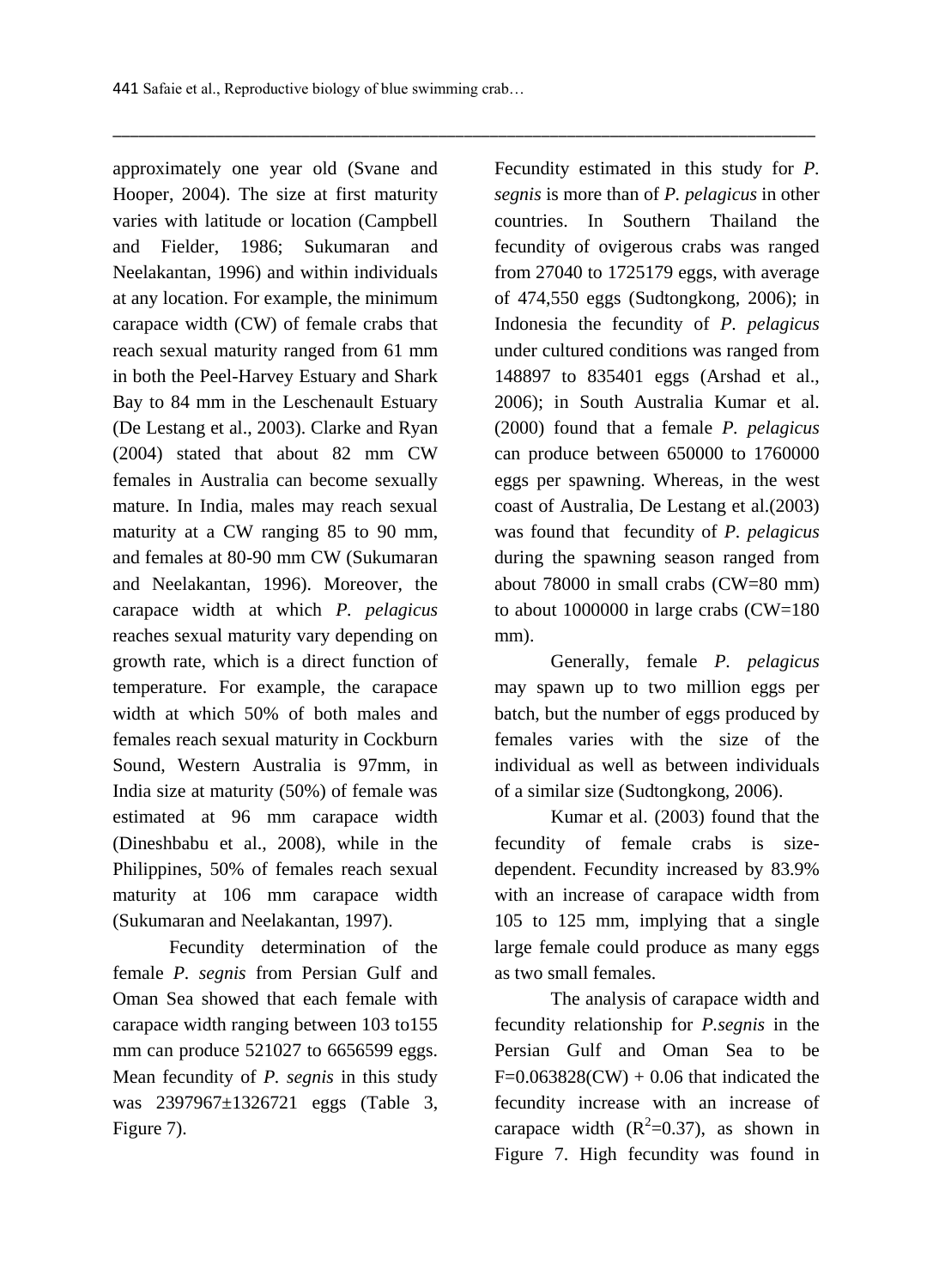larger crab due to a longer inter molt period between population and egg extrusion than small crab, i.e. eight versus four months. So they have more time to accumulate the energy reserves required to produce eggs. This difference accounts for the greater number of eggs produced by larger than small crabs (De Lestang et al., 2003).

Fecundity of crabs varies from species to species and also varies within the same species due to different factors such as age, size, nourishment, ecological conditions of the water body etc. Variation in fecundity was primarily a reflection of variation in the size of the crab at maturity (Arshad et al., 2006). Additionally, estimates of the fecundity of crabs have typically been based on the number of eggs in a single batch of eggs. However, such an approach does not take into account the fact that female crabs often produce more than one batch of eggs during a spawning season (De Lestang et al., 2003).

### **References**

- **Arshad, A., Efrizal Kamarudin, M. S. and Saad, C. R., 2006**. Study on fecundity, embryology and larval development of blue swimming crab *Portunus pelagicus*  (Linnaeus, 1758) under Laboratory Conditions, Research *Journal of Fisheries and Hydrobiology*, 1(**1**): 35- 44.
- **Batoy, C. B., Sarmago, J. F. and Pilapil, B. C., 1987**. Breeding season, sexual maturity and fecundity

of the blue crab, *Portunus pelagicus*  (L.) in selected coastal waters in Leyte and Vicinity, Philippines, Annales of Tropical Research, 9: 157-177.

- **Campbell, G. R. and Fielder, D. R., 1986.** Size at sexual maturity and occurrence of ovigerous females in three species of commercially exploited portunid crabs in SE Queensland. Proceedings of the Royal Society of Queensland, 97: 79-87.
- **Clarke, K. and Ryan, S., 2004**. Ecological assessment of the Queensland blue swimmer crab pot fishery Department of Primary Industries and Fisheries. 100 p.
- **De Lestang, S., Hall, N. G. and Potter, I. C., 2003.** Reproductive biology of the blue swimmer crab (*Portunus pelagicus*, Decapoda: Portunidae) in five bodies of water on the west coast of Australia. Fishery Bulletin 101: 745-757.
- **Dineshbabu, A. P., Shridhara, B. and Muniyappa, Y., 2008.** Biology and exploitation of the blue swimmer crab, *Portunus pelagicus* (Linnaeus, 1758), from south Karnataka Coast, India, Mangalore Research Centre of Central Marine Fisheries Research Institute, Mangalore - 575 001, *Indian Journal Fish*, 55(3): 215-220.
- **Kangas, M. I., 2000.** Synopsis of the biology and exploitation of the blue swimmer crab *Portunus pelagicus* Linnaeus in Western Australia. Fisheries research report No. 121, Fisheries Western Australia, Perth, Western Australia.1-22.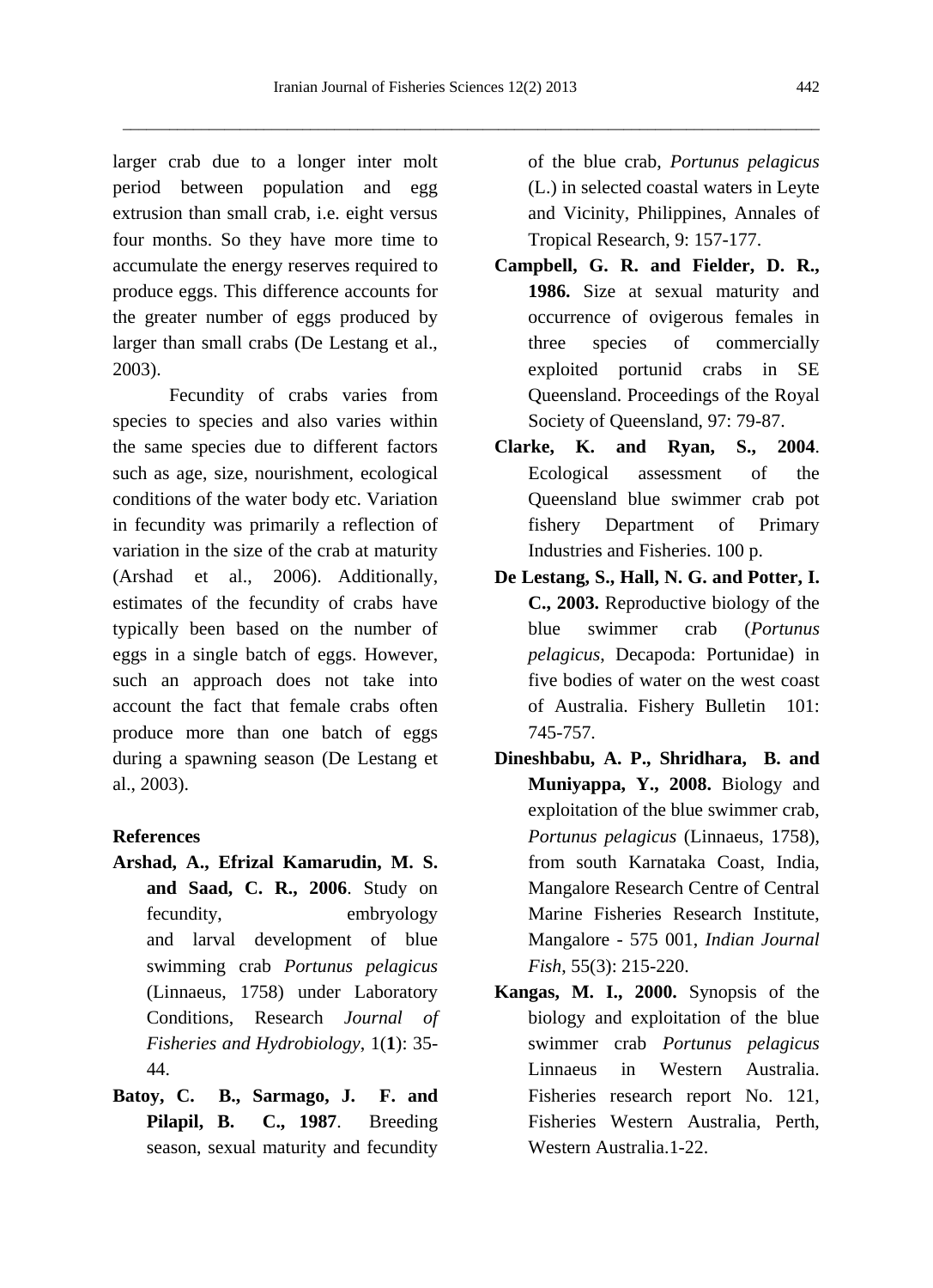- **King, M., 1995.** Fisheries biology, assessment and management. Oxford, UK, Fishing News Books. Blackwell Science Ltd. 342 p.
- **Kumar, M. S., Xiao, Y., Williams, K., Ferguson G. and Venema, S., 1999**. Blue crab –assessment update and review of biological Indicators and reference Points, South Australian fisheries assessment series 99/02. SARDI.
- **Kumar, M. S., Ferguson, G., Xiao, Y., Hooper, G. and Venema, S., 2000**.Studies on Reproductive biology and distribution of the blue swimmer crab (*Portunus pelagicus*) in South Australia waters. SARDI Research Report Series No. 47.
- **Kumar, M. S., Xiao, Y., Hooper G. and Venema, S., 2003**. Reproductive cycle of the blue swimmer crab, *Portunus pelagicus*, off southern Australia. *Journal of the Marine Biological Association of the United Kingdom* 83: 983-994.
- **Lai, J. C. Y., Ng, P. K. L. and Davie, P. J. F., 2010**. A Revision of the *Portunus pelagicus* (Linneus, 1758) species complex (Crustacea: Brachura: Portunidae), with the recognition of four species, the Raffles Bulletin of Zoology, 58(2): 199–237.
- **Penn, J. W., 1977**. Trawl caught fish and crustaceans from Cockburn Sound. Department of Fisheries and Wildlife, Western Australia. Report No. 20, 24 p.
- **Potter, I. C., Chrystal, P. J. and Loneragan, N.R., 1983**. The biology of the blue manna crab *P.pelagicus* in an Australian Estuary. *Marine Biology*, 78: 75-85.
- **Potter, I. C., De Lestang, S. and Young, G. C., 1998.** Influence of the Dawesville Channel on the recruitment, distribution and emigration of crustaceans and fish in the Peel-Harvey Estuary. FRDC Final Report, Project 95/042, 61 p.
- **Smith, H., 1982**. Blue crabs in South Australia - their status, potential and biology. SAFIC, 6(5):6-9.
- **Sudtongkong, C., 2006.** Reproductive biology of *P.pelagicus* Linnaeus in Sikao Bay southern Thailand, Department of Marine Science Rajamangala University Thailand, International conference on "coastal oceanography and sustainable marine aquaculture, confluence & synergy" 2-4 May 2006, Kota Kinabalu, Sabah –Malaysia: 138-150.
- **Sukumaran, K. K. and Neelakantan, B., 1996**. Relative growth and sexual maturity in the marine crabs, *Portunus (Portunus) sanguinolentus* (Herbst) and *Portunus (Portunus) pelagicus*(Linnaeus) along the southwest coast of India. *Indian Journal of Fisheries*, 43: 215-223.
- **Sukumaran, K. K. and Neelakantan, B., 1997**. Age and growth in two marine portunid crabs, *Portunus sanguinolentus* (Herbst) and *Portunus pelagicus* (Linnaeus) along the southwest coast of India Karnataka